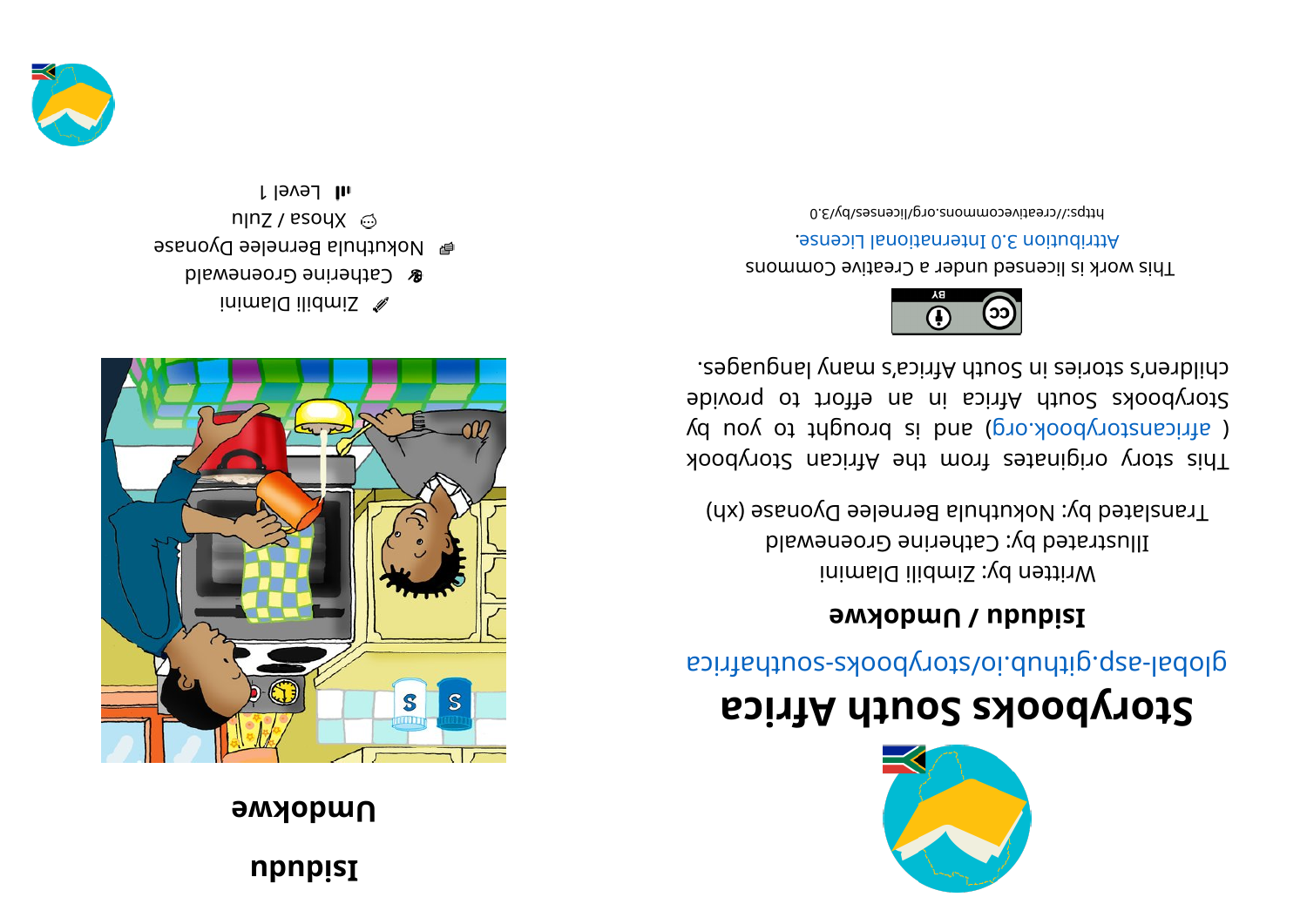

UZama ulungiselela ukuya esikolweni.

UZama uvukile ulungiselela ukuya esikoleni.

• • •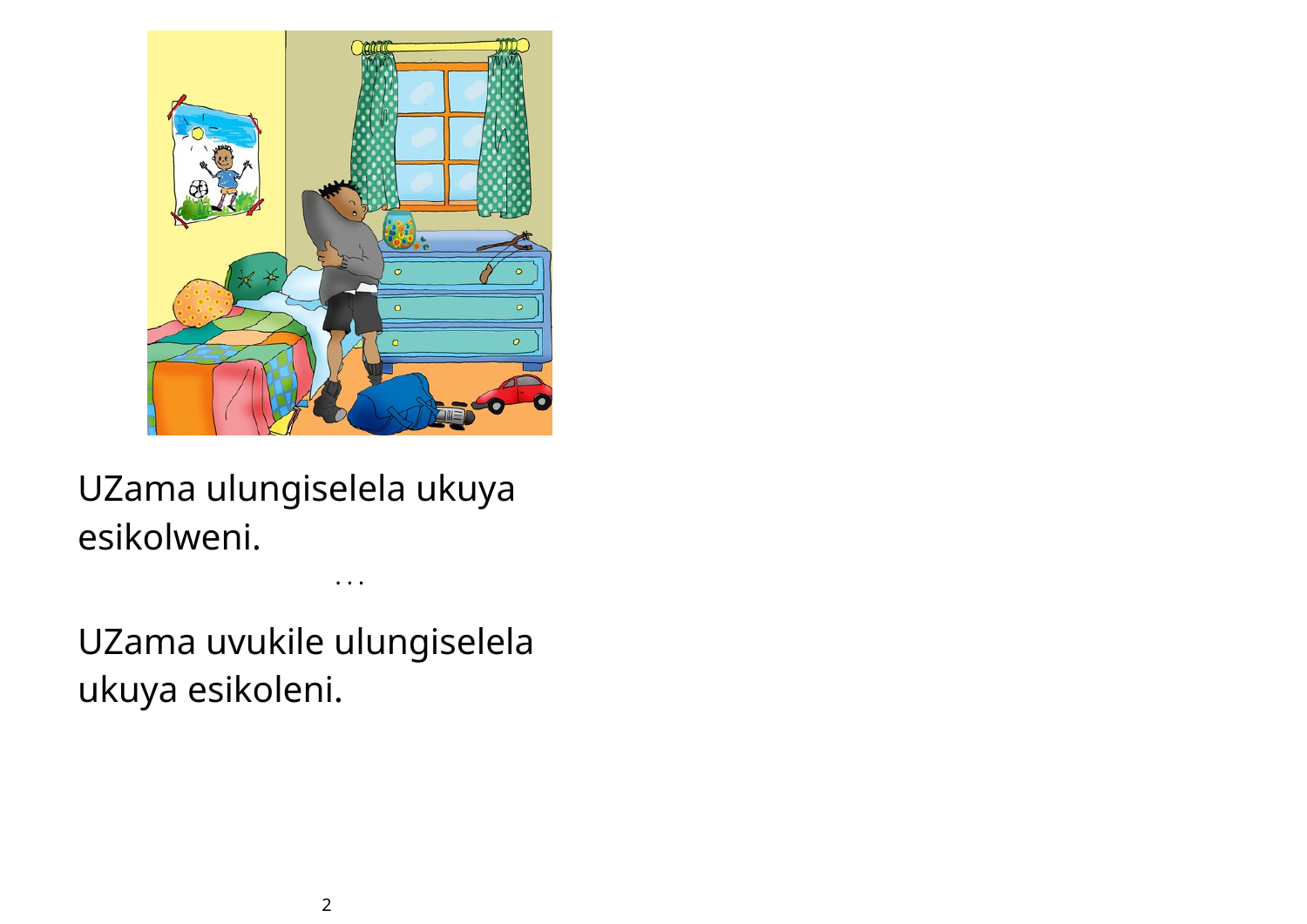

sakusasa. Utata upheka isidudu sesidlo

ozomphekela umdokwe. Dyacabanga ukuthi ngubaba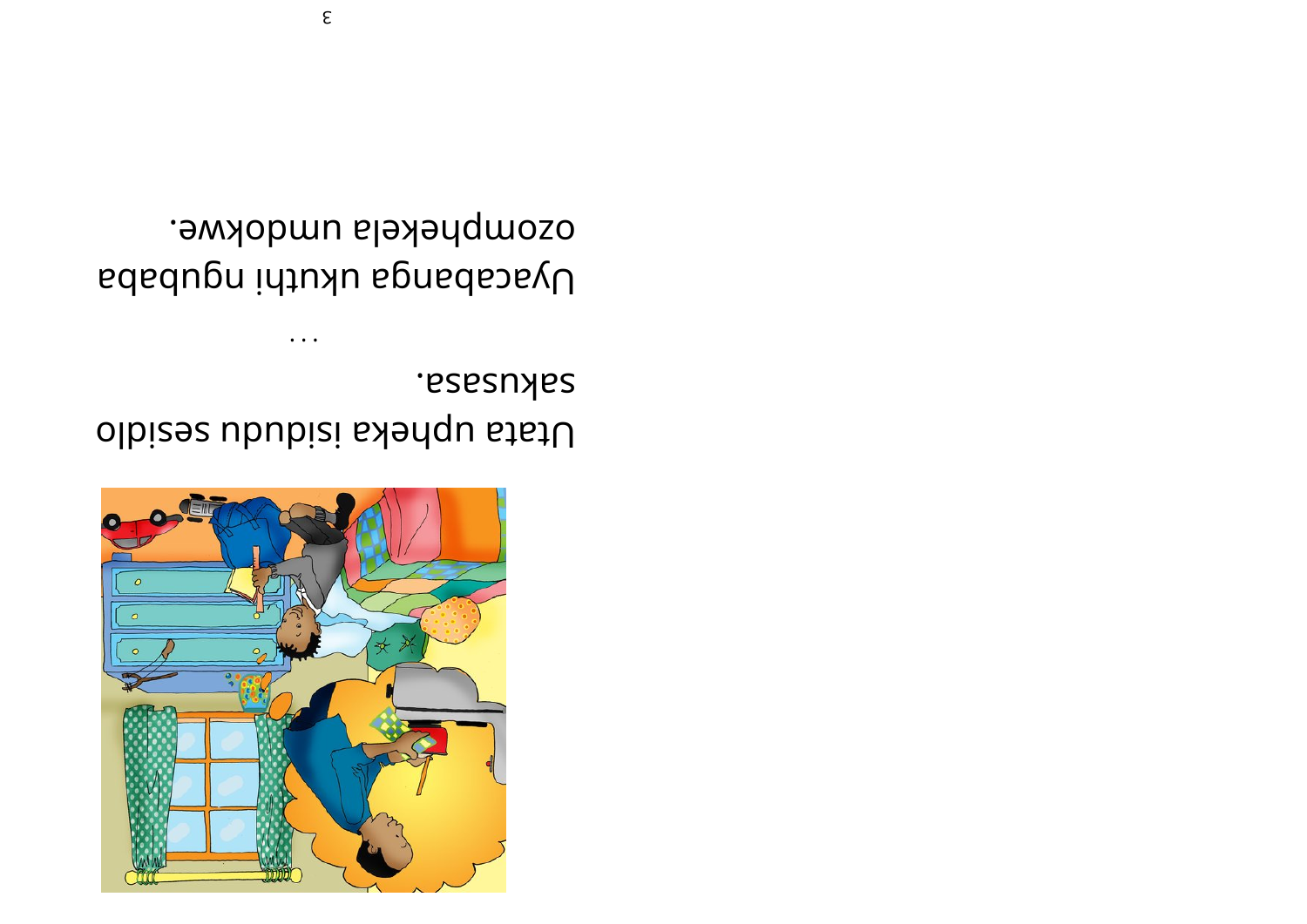

"Umama wenza isidudu esiluncuthu!" utsho uZama.

Kazi uzobuya nini umama. Umnandi umdokwe kamama.

• • •



"Tata, uzobuya nini umama?" uyabuza uZama.

• • •

"Baba, ubuya nini umama?"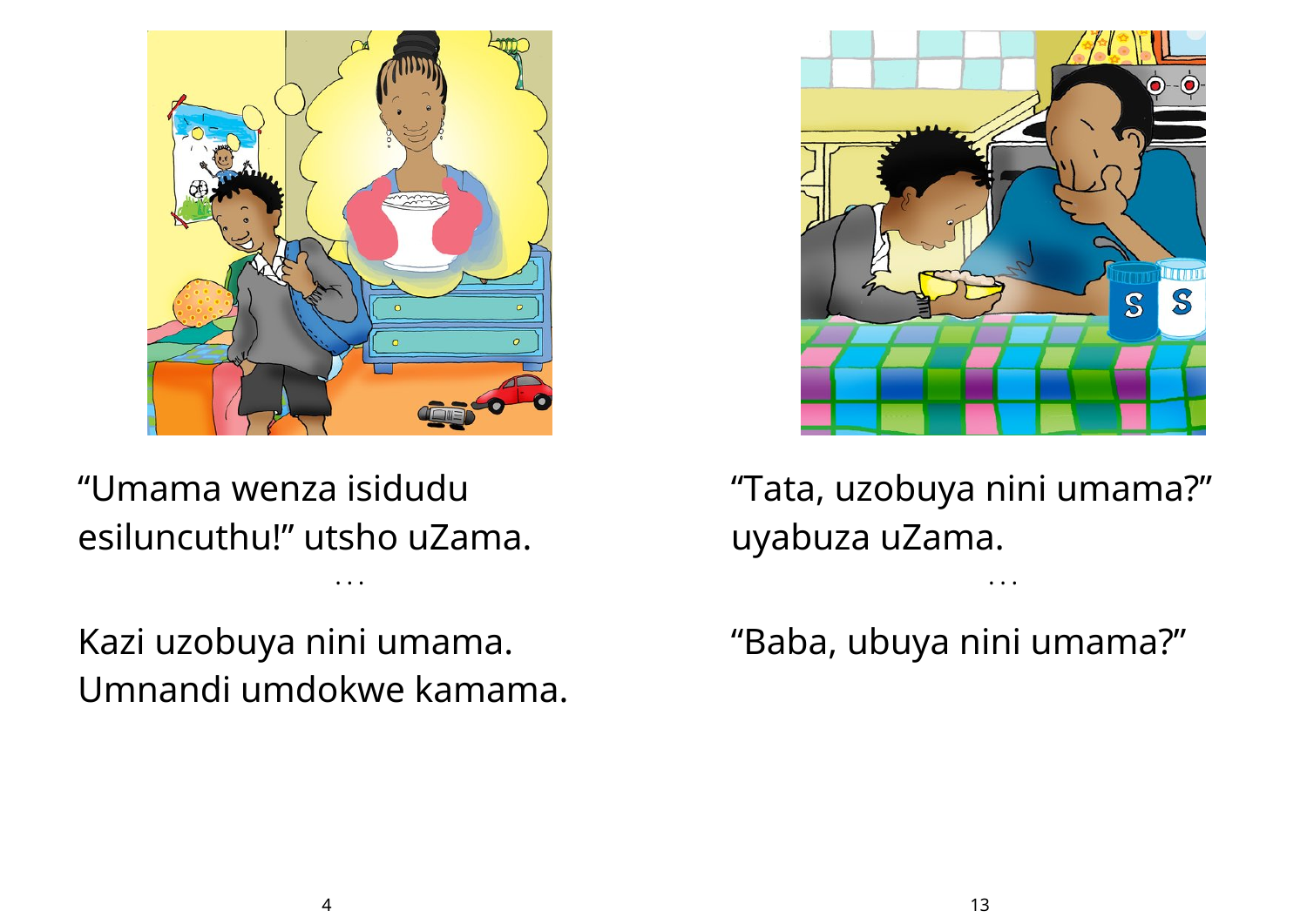

okuya ezikolweni. sibnsms sms. Shinis ububisl

 $\ddot{\phantom{a}}$ 

engiwaqingayo ezikoleni." "Futhi unginikeza amandla



"!mss iniwbubize **EWULT Tata! Ugalele ityuwa** 

"Wu! Baba! Uthele usawoti!"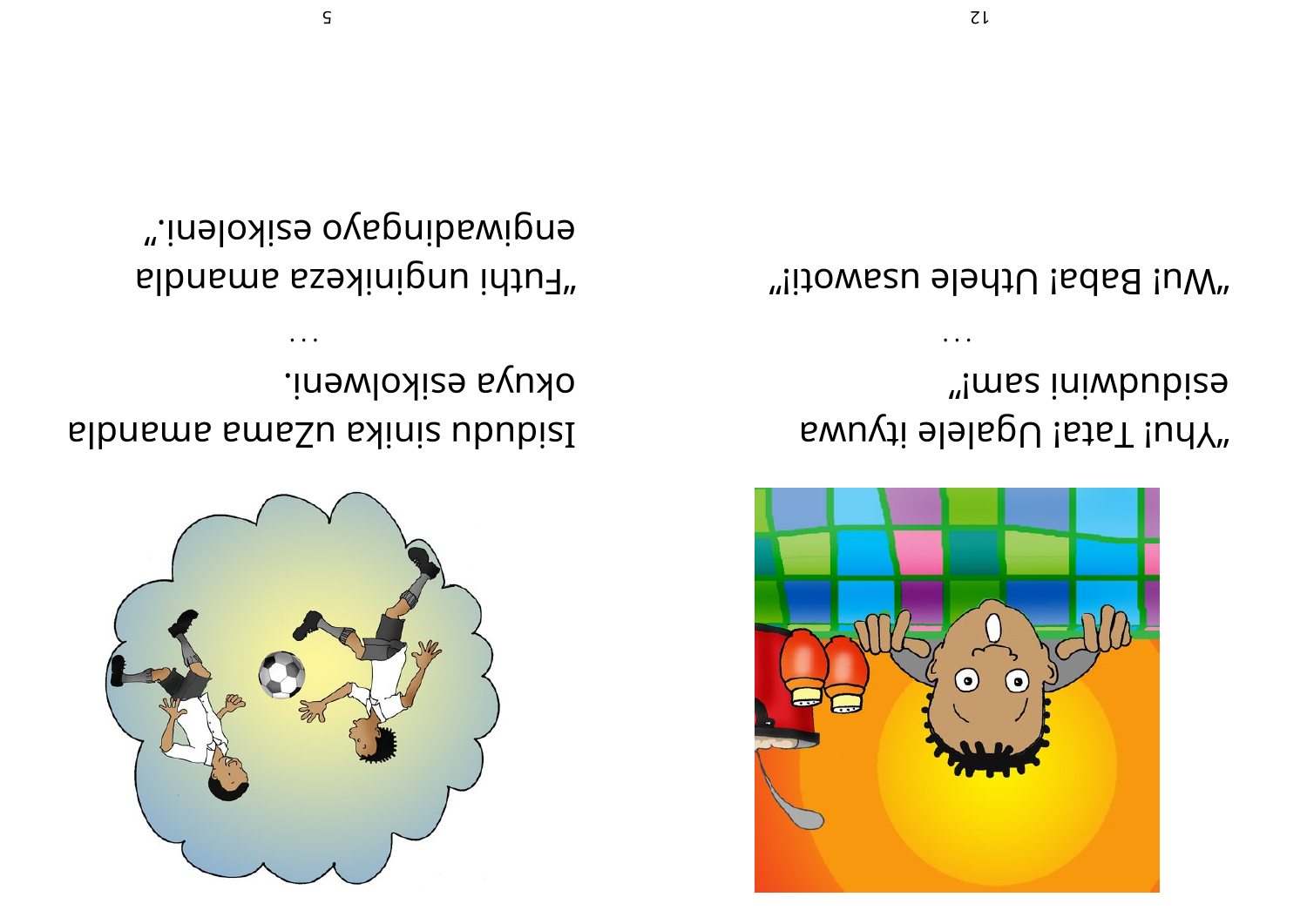

Isidudu sivuthiwe.

• • •

Umdokwe kababa ulungile.



• • •

Utata wongezela uZama iswekile.

Ubaba uthela ushukela.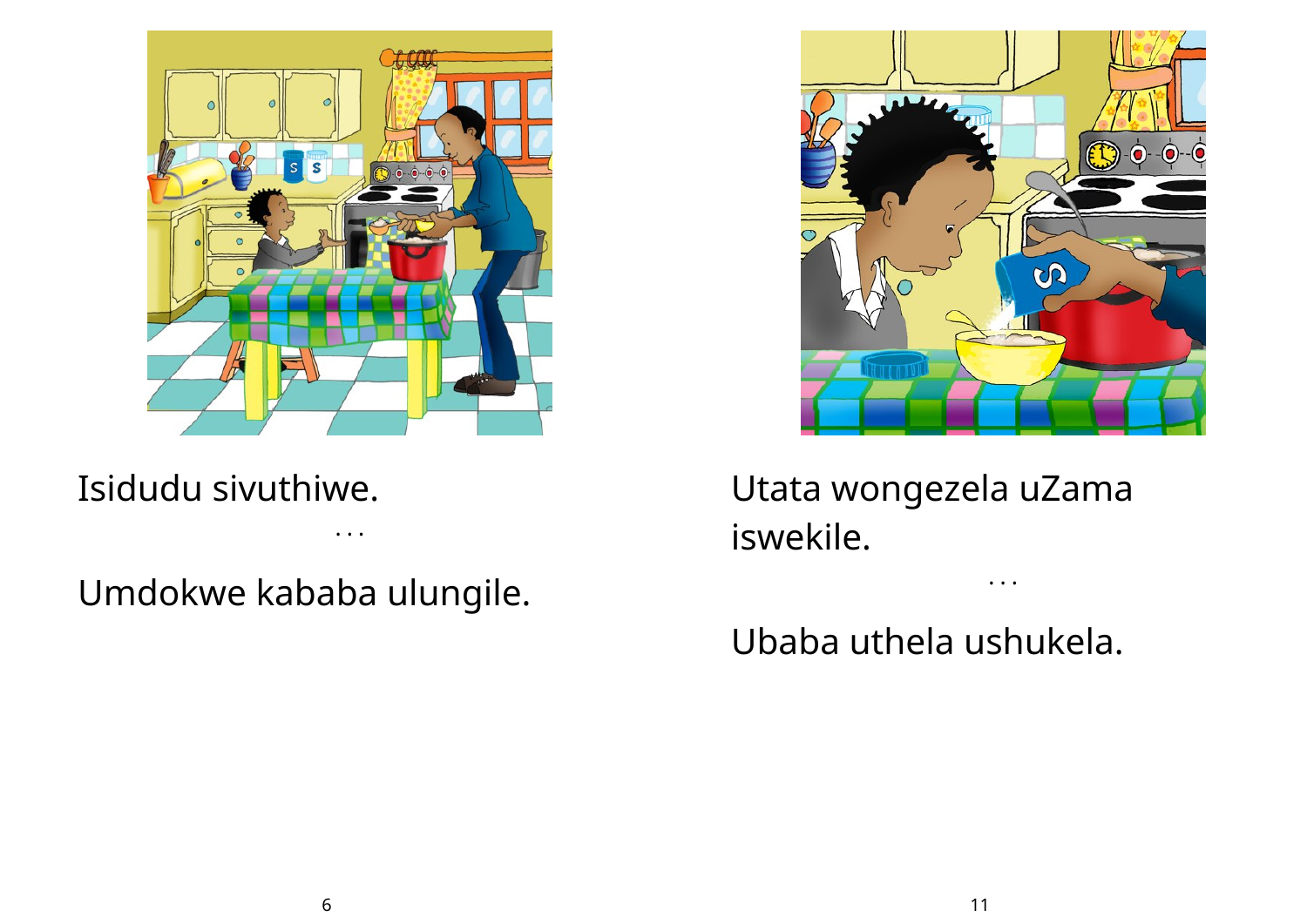

.smsZu ssudsvu "falixewsi ssepnovapnibn , staT"

UZama ucela ushukela kubaba.



Utata ugalela ubisi, ngothando.

Ubaba uthela ubisi ngothando.